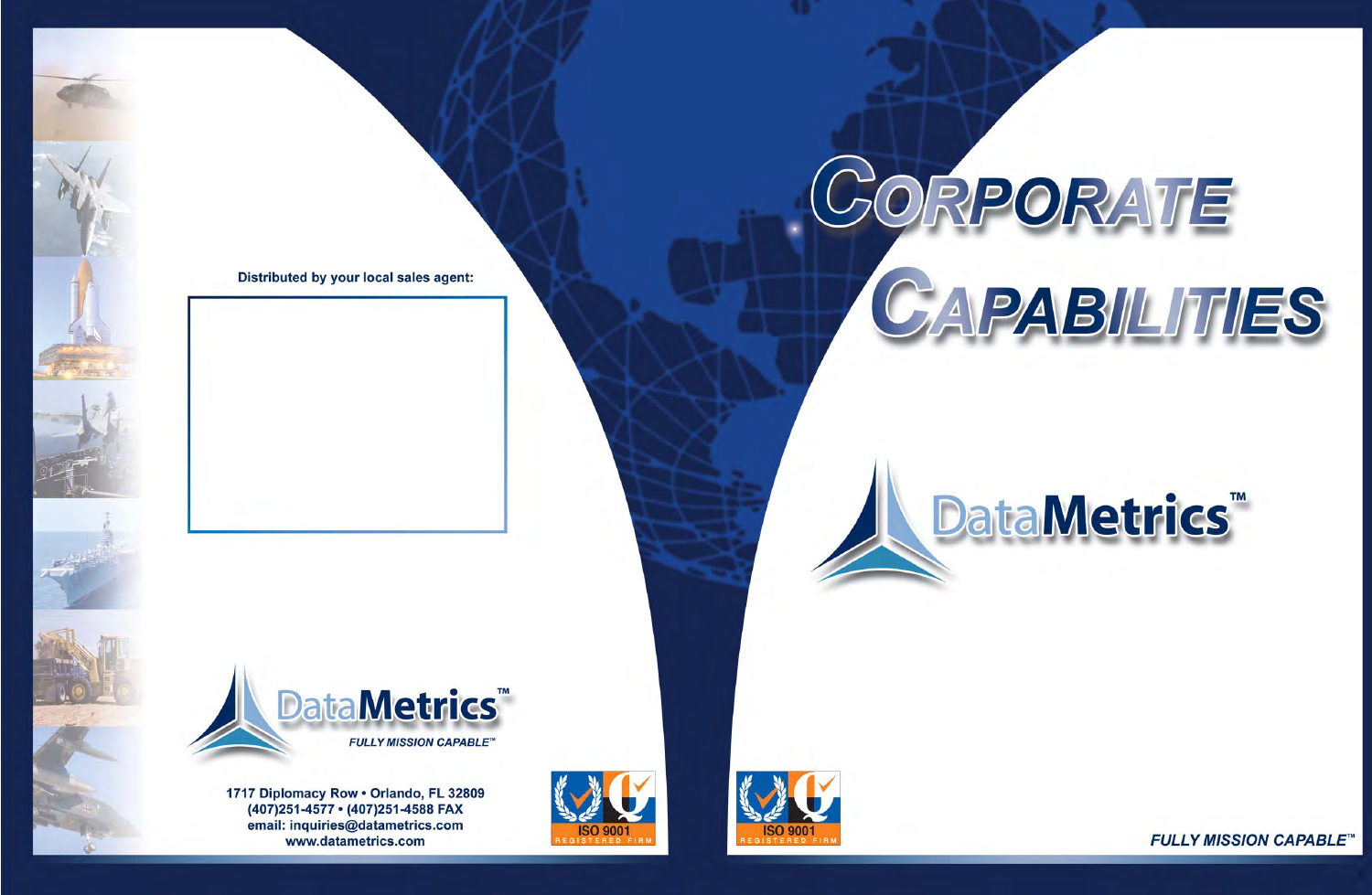## COMPANY OVERVIEW

DataMetrics™ is a customer driven, application-specific solutions provider with core competency in the art and science of "ruggedization". Our primary focus is the design, testing, development, and manufacture of electronic products into industries/applications where the readily-available commercial or industrial grade product would be subject to conditions and requirements that would render it ineffective or impractical for the user.



While the specifics of "ruggedization" take many forms, from strict MIL-specs to varied industrial requirements, we can use this simple definition: DataMetrics™ takes existing technology and applies "ruggedization" techniques to substantially increase the life and/or usability in adverse user-defined conditions. Products include commonly recognized devices such as LCD displays, computers, workstations, and printers, and lesser known systems such as VME chassis and various other electronic devices.

DataMetrics™ was founded in California in 1962 as a high-tech defense application and consulting firm, where it became the industry leader in the development of high-speed, non-impact printers for tactical military applications. Moreover, DataMetrics™ is one of the early pioneers in the ruggedization of Information Technology equipment to meet military specifications (MIL-Spec) where, today, it remains a worldwide leader. As the company grew, in 1998 it relocated current operations to a significantly larger campus setting in Orlando, Florida.

The company's 43,000 square-foot manufacturing facility includes thorough testing capabilities, a certified IPC-A-610 trainer, and production assemblers certified to J-STD-001 for solder and workmanship. Annual ESD training is mandatory for all employees. In addition, Data**Metrics**™ Quality System, which is compliant to ISO 9001: 2000, has been audited by major defense contractors and government agencies.

#### **PRODUCTS AND SERVICES**

DataMetrics™ specializes in the design, development, and production of application-specific, Tempest, MIL-Spec, and high-reliability Ruggedized Commercial off the Shelf (RCOTS™) products, including:

- Printers/Plotters
- Portable, Vehicle-mounted and Stationary PCs, Workstations and Embedded Computers
- Standard and Custom VME and CompactPCI Chassis and Enclosures
- Conduction and Convection-cooled ATR Chassis •
- Custom Backplanes
- Flat Panel Displays

Additionally, DataMetrics™ provides value-added services, such as:

- In-House Environment Testing (thermal, shock, vibration, etc.)
- System Integration (bundling of products to create fully integrated solutions)
- Engineering Design Services (custom and semi-custom Ruggedized solutions) •
- Build-to-Print Capabilities (cables, circuit card assemblies (CCA), housing, test equipment, and metal work)

#### **MANUFACTURING, ENGINEERING AND TEST/VALIDATION**

DataMetrics™ acquired a 43,000 square foot facility in Orlando, Florida that serves as our worldwide headquarters as well as our central engineering design, test and manufacturing facility. In addition to our state-of-the-art products, we provide our customers with Engineering Services, System Integration and Test, Build-to-Print Assembly and Test, Printed Circuit Board (PCB) Assembly, Wire Harnesses, Cable Assembly, Mechanical Assembly, Environmental and Electrical Testing, and Design Validation and Testing. The company's manufacturing operations comply with many industry and military standards and disciplines. Additionally, 100 percent of products manufactured are subjected to shock, vibration and environmental stress screening (ESS); inspection processes conform to the requirements of MIL-I-45208.

To meet the growing needs of the company's high-reliability customer base, DataMetrics™ has an IPC certified solder instructor on staff. To further our in-house PCB assembly capability, our Electrostatic Discharge (ESD) program meets MIL-STD-1686C. Moreover, in-house testing capabilities meet MIL-STD-810F for environmental testing. These military standards are tailored to commercial use as well to ensure proposed concepts and systems are valid and functional in intended operational environments.

Today, the company's official engineering CAD tools include SolidWorks™ for mechanical modeling; AutoCAD® for producing manufacturing documentation included in manufacturing process instructions (MPI) as well as for cable harness drawings and wiring diagrams; CFDesign™ for computational flow dynamics, including thermal and air flow analysis; and Altium Designer™ for OrCAD-compatible schematic capture, printed circuit board layout and circuit simulation.